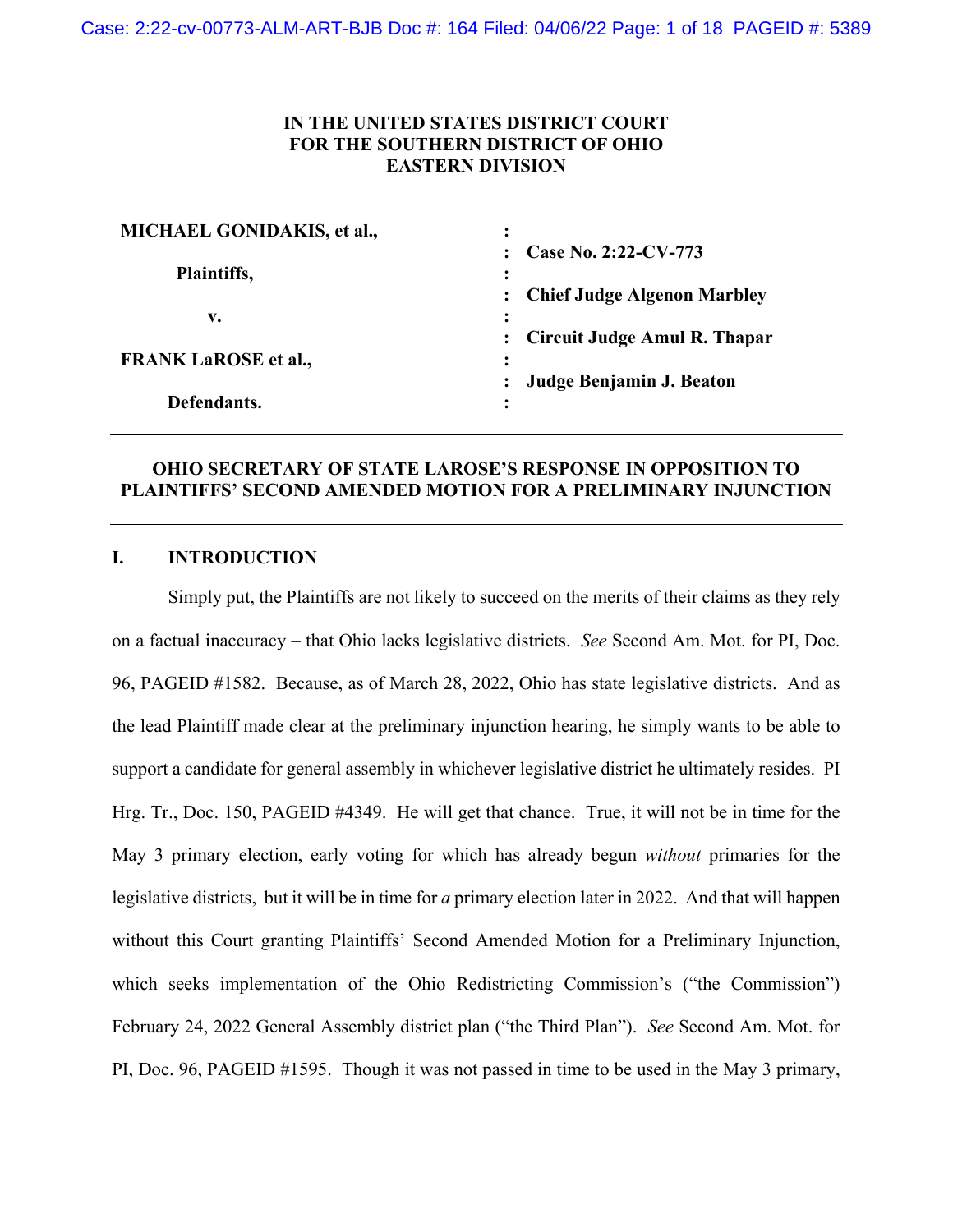the Commission's latest plan, the March 28, 2022 General Assembly district plan ("the Fourth Plan) is currently valid (as of this filing), is the operative plan, and can—and should—be implemented. When a primary election will be held on that plan remains to be seen, but it will happen. To be clear, the May 3 primary election is still going on for all other races. The only races that are not on the May 3 Ohio primary election ballot are those for General Assembly and political party State Central Committeepersons. Accordingly, Plaintiffs' Motion (Doc. 96) should be denied.

In addition to responding to the Plaintiffs' Motion, this Court posed two questions to the parties at the March 30 Preliminary Injunction hearing  $- (1)$  if the Court is to intervene, what relief would each party prefer be ordered; and (2) what, if anything, either prohibits or allows this Court to order the implementation of the 2011 legislative district maps? *See* PI Hrg Tr., Doc. 150, PAGEID #4465. As to the Court's first question, at present, from an election administration standpoint, an August 2, 2022 primary for General Assembly and State Central Committee candidates which uses the Fourth Plan is preferable, even if the Ohio Supreme Court later invalidates the Fourth Plan. Additionally, it might become necessary for this Court to issue additional orders to automatically adjust the various statutory dates for primary elections in Ohio and a constitutional deadline related to the adoption of a new district plan. As to the Court's second question, while the Secretary acknowledges the legislative districts adopted in the 2011 redistricting cycle are the last maps approved by the Supreme Court of Ohio and have been successfully used in every legislative election from 2012 through 2020, the 2011 legislative districts are now malapportioned and it would be easier for Ohio's 88 county boards of election to use the Fourth Plan for the 2022 election as Secretary LaRose's office does not possess the original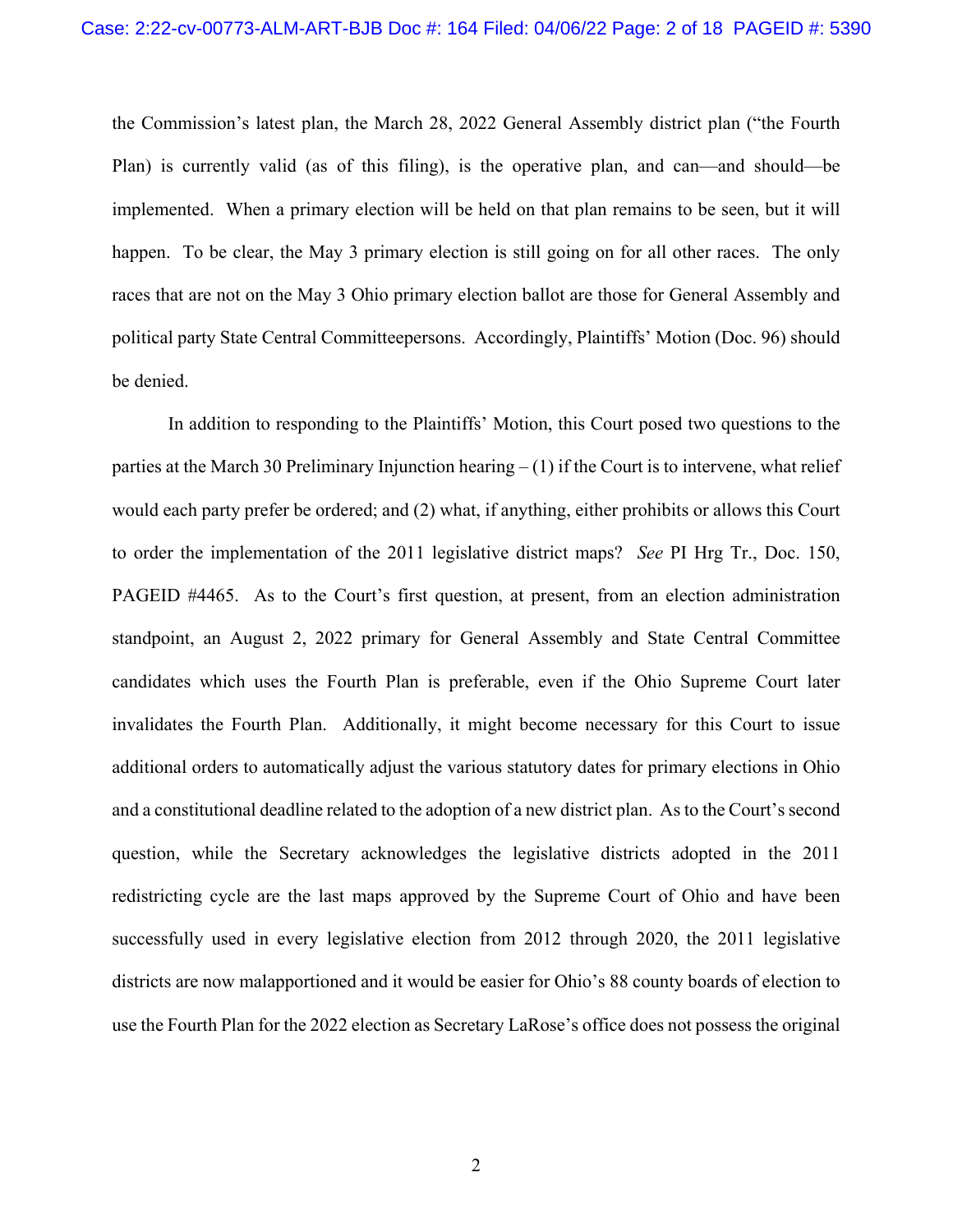2011 electronic data files used in creating the 2011 district maps and is not certain where they could be found, even assuming they still exist.

### **II. BACKGROUND**

The facts and procedural history of this case have been heavily briefed by the parties previously, and this Court heard extensive testimony during the March 30 Preliminary Injunction Hearing. Therefore, for the sake of brevity, Secretary LaRose offers the following updates that have occurred since that hearing concluded.

### *Voting in Ohio for the May 3 Primary Election has begun.*

As of today, voting in the May 3 primary election has begun for all offices except members of the General Assembly and political party State Central Committeepersons. *See* Ex. 1, Affidavit of Amanda Grandjean, p. 1, ¶ 3. Specifically, on or about April 1, 2022, Ohio's 88 county boards of elections began sending UOCAVA ballots overseas that included all of Ohio's 2022 primary election races except those for General Assembly and State Central Committee. *Id.* Similarly, on April 5, early, in-person voting and absentee voting began in all 88 counties on all races other than the General Assembly and State Central Committee races. *Id.* Ohio's May 3 primary election is underway.

#### *The Fourth Plan is challenged in the Ohio Supreme Court.*

On April 1, 2022, the Bennett, OOC, and LWV Intervenor-Plaintiffs, petitioners in the various actions before the Ohio Supreme Court, filed objections to the Fourth Plan in their respective cases. *See* Dockets for *Ohio Organizing Collaborative, et al. v. Ohio Redistricting Commission, et al.*, No. 2021-1210; *Bennett, et al. v. Ohio Redistricting Commission, et al.*, No. 2021-1198; *League of Women Voters of Ohio, et al. v. Ohio Redistricting Commission, et al.*, No. 2021-1193. On April 4, the respondents in those cases, including Secretary LaRose, filed responses to those objections. *Id.* Although the Petitioners' objections are now decisional, as of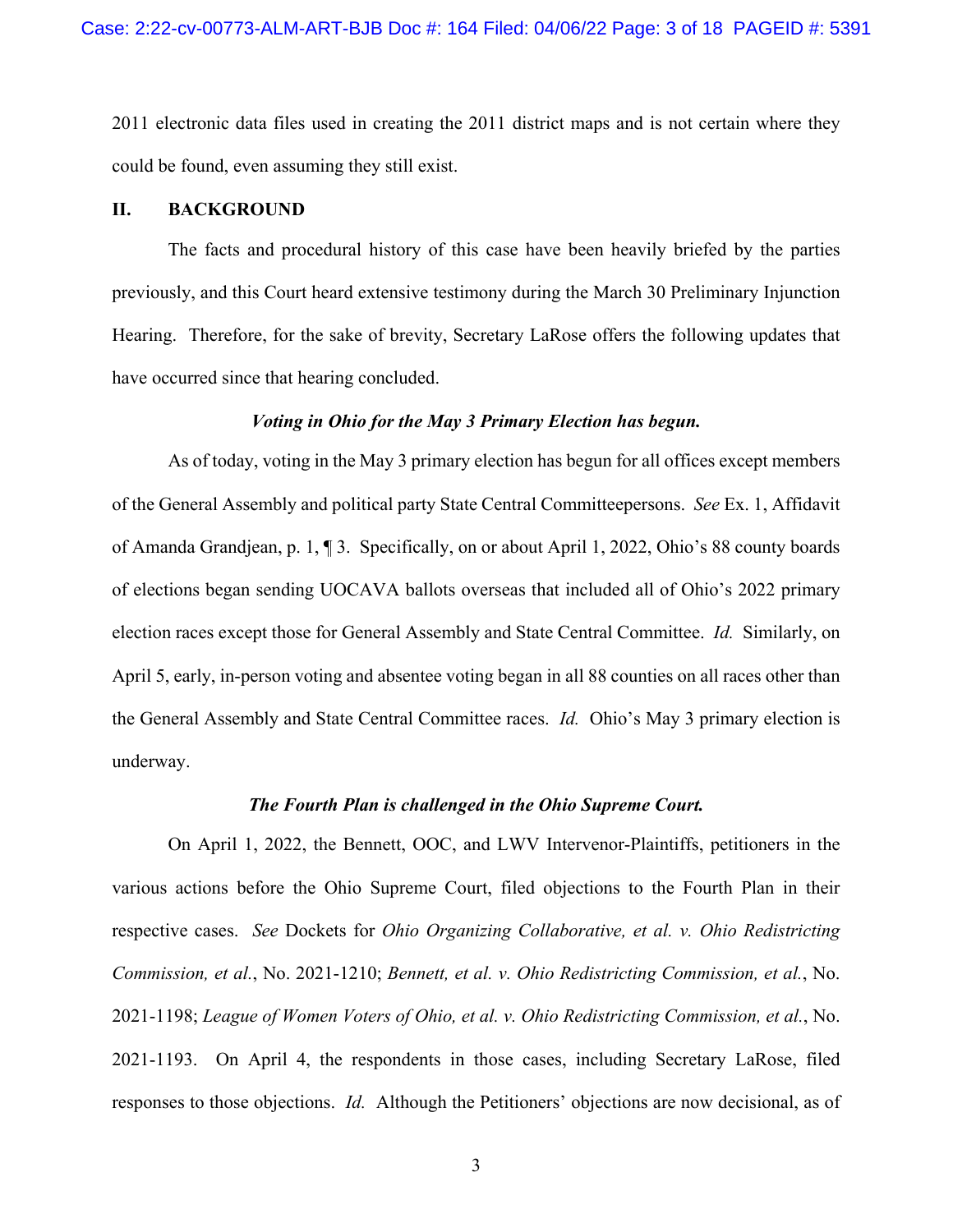the filing of this *Response*, the Ohio Supreme Court has not yet issued a ruling, and the Fourth Plan stands.

#### **III. LAW AND ARGUMENT**

# **A. Plaintiffs' Second Amended Motion for a Preliminary Injunction should be denied.**

"[A] preliminary injunction is an extraordinary and drastic remedy . . . that should not be granted unless the movant, by a clear showing, carries the burden of persuasion." *Mazurek v. Armstrong*, 520 U.S. 968, 972 (1997). The movant "bears the burden of justifying such relief," and it is "never awarded as of right." *ACLU Fund of Mich. v. Livingston Cnty.,* 796 F.3d 636, 642 (6th Cir. 2015). Indeed, "the proof required is much more stringent than the proof required to survive a summary judgment motion." *Farnsworth v. Nationstar Mortg., LLC*, 569 F. App'x 421, 425 (6th Cir. 2014) (quotation and alternation omitted). When determining whether to grant a party's request for such a remedy, district courts must balance four factors: "'(1) whether the movant has a strong likelihood of success on the merits; (2) whether the movant would suffer irreparable injury without the injunction; (3) whether issuance of the injunction would cause substantial harm to others; and (4) whether the public interest would be served by issuance of the injunction.'" *City of Pontiac Retired Emps. Ass'n v. Schimmel*, 751 F.3d 427, 430 (6th Cir. 2014) (en banc) (citation omitted).

"A plaintiff seeking a preliminary injunction must establish that he is likely to succeed on the merits, that he is likely to suffer irreparable harm in the absence of preliminary relief, that the balance of equities tips in his favor, and that an injunction is in the public interest." *Winter v. NRDC, Inc.,* 555 U.S. 7, 20 (2008). As to the first factor, a plaintiff must establish a "strong" likelihood of success, *Jolivette v. Husted*, 694 F.3d 760, 765 (6th Cir. 2012) (quotation omitted); a mere "possib[ility]" of success does not suffice, *Summit Cnty. Democratic Cent. & Exec. Comm.*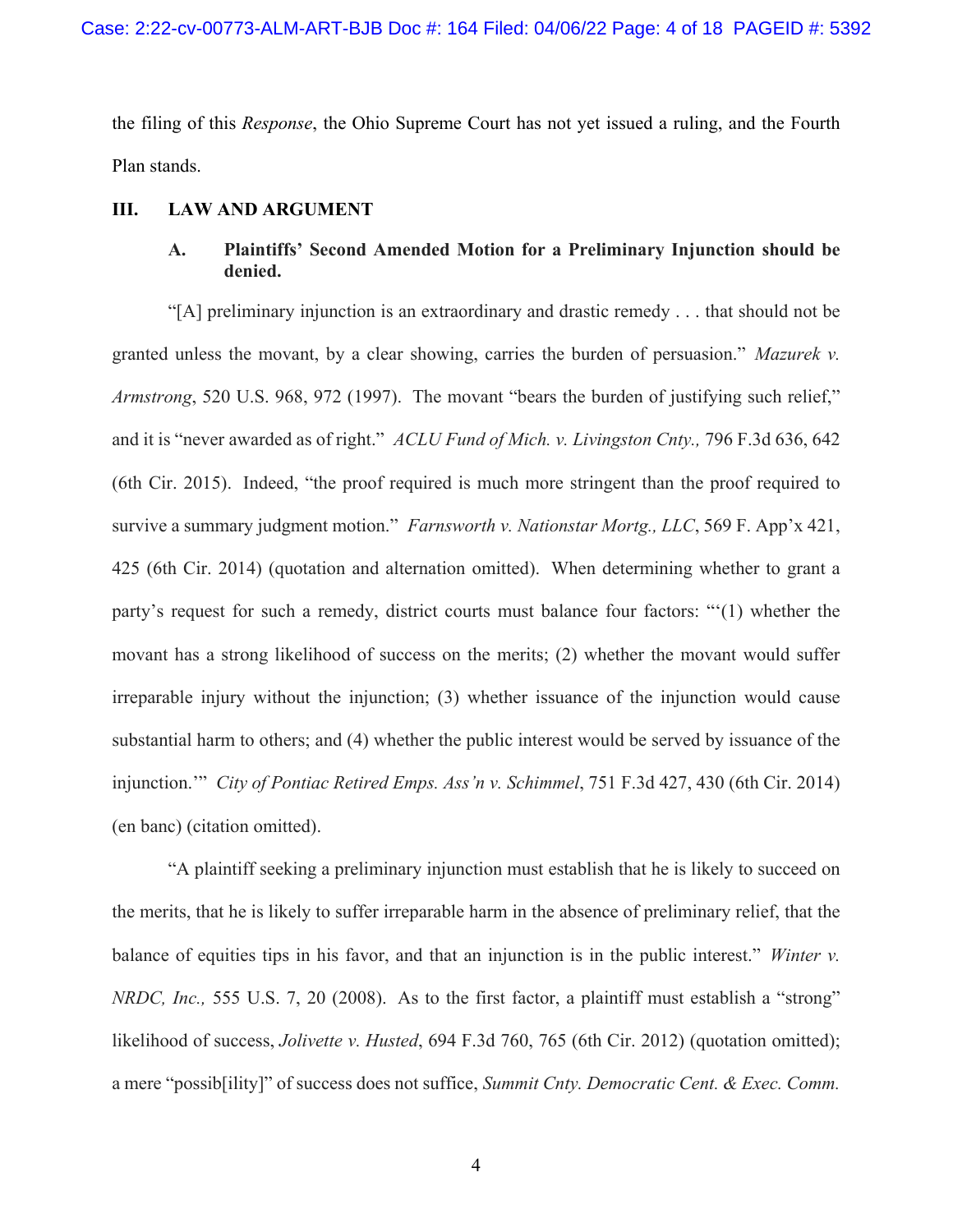*v. Blackwell*, 388 F.3d 547, 551 (6th Cir. 2004). Similarly, the plaintiff must show a likelihood, not just a possibility, of irreparable injury. *Winter*, 555 U.S. at 22. Here, the Plaintiffs fail to meet that burden, and their request for a preliminary injunction must be denied.

#### **1. Plaintiffs cannot succeed on the merits of their claim.**

Plaintiffs are not likely to succeed on the merits of their constitutional claims that their rights to vote and to associate have been violated. All of Plaintiffs' claims—and motion for injunctive relief—are predicated upon the same inaccurate fact– that Ohio lacks state legislative districts or is about to use the 2011 districts. *See, e.g.*, Second Am. Mot. for PI, Doc. 96, PAGEID #1582 ("Without the Third Plan, no state legislative districts exist so Plaintiffs cannot vote in violation of the U.S. Constitution."). The Commission enacted the Fourth Plan. It is presumed to be constitutional and should not be supplanted with the Third. *See Wilson v. Kasich*, 981 N.E.2d 814, 821-822, 134 Ohio St. 3d 221 (2012).

Given this fact, Plaintiffs cannot succeed on their claims for relief, much less their request for a preliminary injunction. That is, Plaintiffs cannot succeed on claims premised upon the lack of current districts, when Ohio *has* legislative districts.

#### **2. Plaintiffs will not suffer irreparable harm absent an injunction.**

Plaintiffs will not be harmed absent an order implementing the Third Plan because a primary election for General Assembly members and State Central Committee will proceed, albeit at a date other than May 3. In other words, even if this Court denies the injunction (as it should), state legislative districts exist, and Plaintiffs will still be able to exercise their right to vote for a candidate. Simply put, Plaintiffs will not be harmed. True, the issue now is one of timing. Earlier during Ohio's redistricting litigation, there was a point at which it was possible for the Secretary and Ohio's boards of election to implement the Third Plan for the May 3 primary election. And even as late as the March 30 hearing, it may have been possible for the Secretary and the boards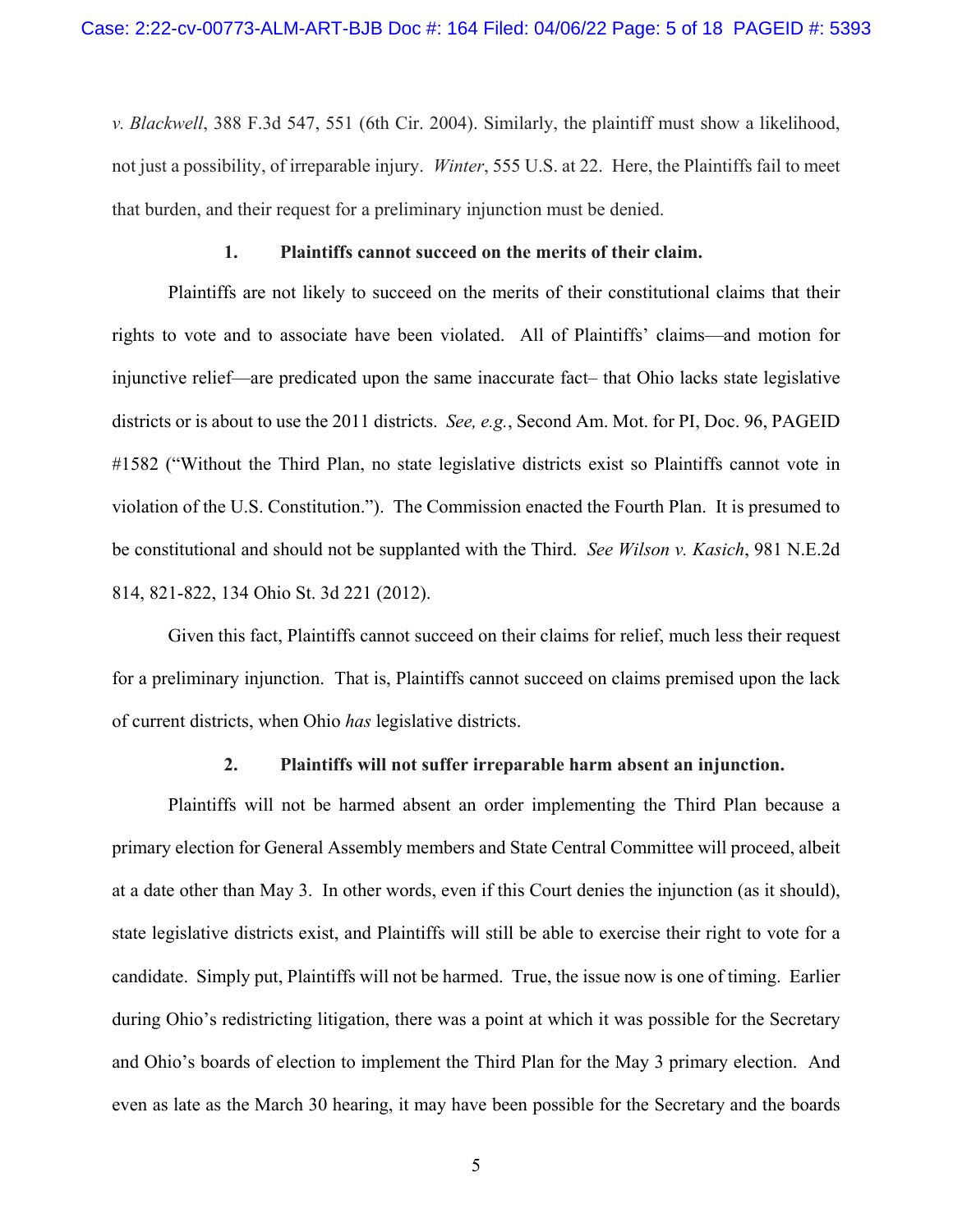to have implemented the Third Plan for a "unified" primary election on May 24, if this Court had so ruled on that day. But both of those points have now passed, and it is now undisputed that the state legislative primary will have to take place at a later date. *See* Tr. of PI Hrg, Doc. 150, PAGEID #4247. As a primary election for General Assembly and State Central Committee races will occur later in 2022, Plaintiffs will not be harmed if the Third Plan is not immediately implemented. There is still time to hold a state legislative primary absent an injunction, and that primary can be held on the schedule further explained herein.

## **3. Plaintiffs' requested injunction will cause substantial harm to the existing redistricting process and the public interest will not be served if this Court supplants those processes.**

The Commission passed a Fourth Plan that, as a matter of law, is to be implemented absent the Ohio Supreme Court ordering otherwise. This Court should not intervene while the state court processes are well underway and while the Fourth Plan, which is presumed to be constitutional, remains operative. *See Wilson v. Kasich*, 981 N.E.2d 814, 821-822, 134 Ohio St. 3d 221 (2012); *see also Growe v. Emison*, 507 U.S. 25, 33 (1993) ("reapportionment is primarily the duty and responsibility of the State through its legislature or other body, rather than of a federal court…[and] [a]bsent evidence that these state branches will timely fail to perform that duty, a federal court must neither affirmatively obstruct state apportionment nor permit federal litigation to be use to impede it.") (internal quotation and citation omitted). At this point, the public interest will not be served by disturbing those processes only to implement a map rejected by the Ohio Supreme Court, *i.e*., the Third Plan.

For these reasons, Plaintiffs' Motion (Doc. 96) should be denied.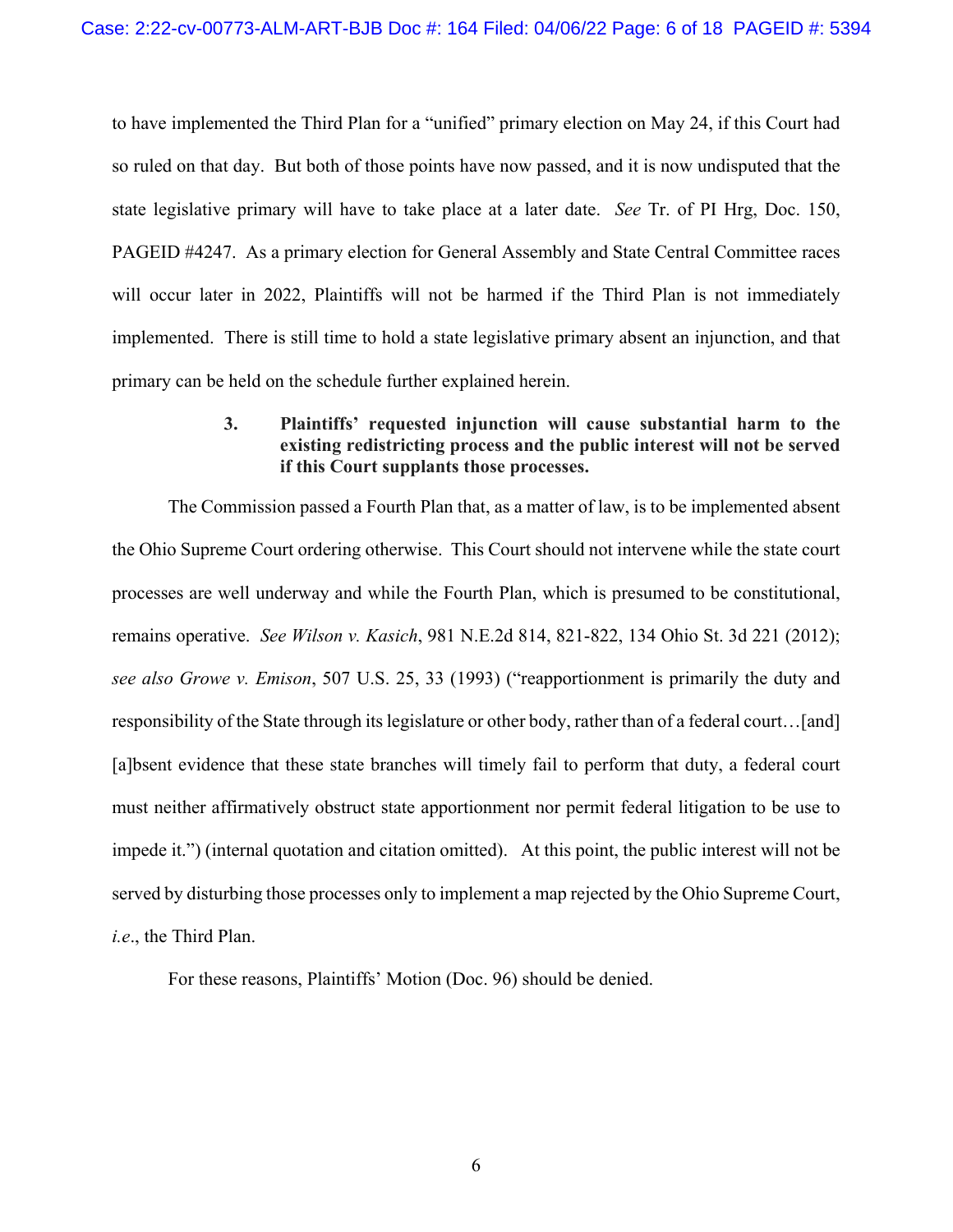# **B. From an elections administration viewpoint, an August 2 primary election for General Assembly candidates using the Fourth Plan is preferable.**

In response to this Court's question as to what each party's preferred relief is should the Court intervene, the Secretary prefers that this Court<sup>[1](#page-6-0)</sup> order an August 2 primary election for General Assembly candidates using the Fourth Plan. Assuming that the Ohio Supreme Court does not invalidate the Fourth Plan, then half of this Court's work is done – the Fourth Plan will be implemented. The only remaining issue would be the date for the primary election for General Assembly and State Central Committee candidates.

However, even if the Ohio Supreme Court were to invalidate the Fourth Plan, it remains the most efficient choice. Notably, this position is solely from the point of view of ease of elections administration for a General Assembly primary election.<sup>[2](#page-6-1)</sup> And, for the reasons that follow, an August 2 primary using the Fourth Plan would be the easiest for Ohio's 88 county boards of elections to implement.

# **1. August 2 is the preferred date to hold a primary election for General Assembly and State Central Committee candidates.**

An August 2 primary election date for General Assembly and State Central Committee

<span id="page-6-0"></span> $<sup>1</sup>$  The Secretary would prefer, due to separation of powers and federalism concerns, that it be the</sup> Ohio General Assembly that would act to schedule the later legislative primary on August 2, 2022. As of this filing, however, the General Assembly has not acted to do so. Nor does it appear from their session calendar that the legislature will be in session to take any such action before the socalled "drop dead" date of April 20, 2022, for this Court to intervene that was established at the March 30, 2022 hearing.

<span id="page-6-1"></span><sup>&</sup>lt;sup>2</sup> As has been stated, as of this filing, the Supreme Court of Ohio has not ruled on the constitutionality, under Art. XI of the Ohio Constitution, of the Fourth Plan. If the Supreme Court were to rule that the Fourth Plan violates Art. XI, then the Secretary, as a statewide official who swore an Oath to obey Ohio's Constitution, should no longer advocate for the adoption of the Fourth Plan. But, if this Court's question to the Secretary is, as it was at the hearing on March 30, 2022, of all the General Assembly district plans the Supreme Court has invalidated which one would he prefer to be ordered by this Court, then for the reasons that follow, his preference would be for the most recent plan approved by the Redistricting Commission, *i.e*., the Fourth Plan.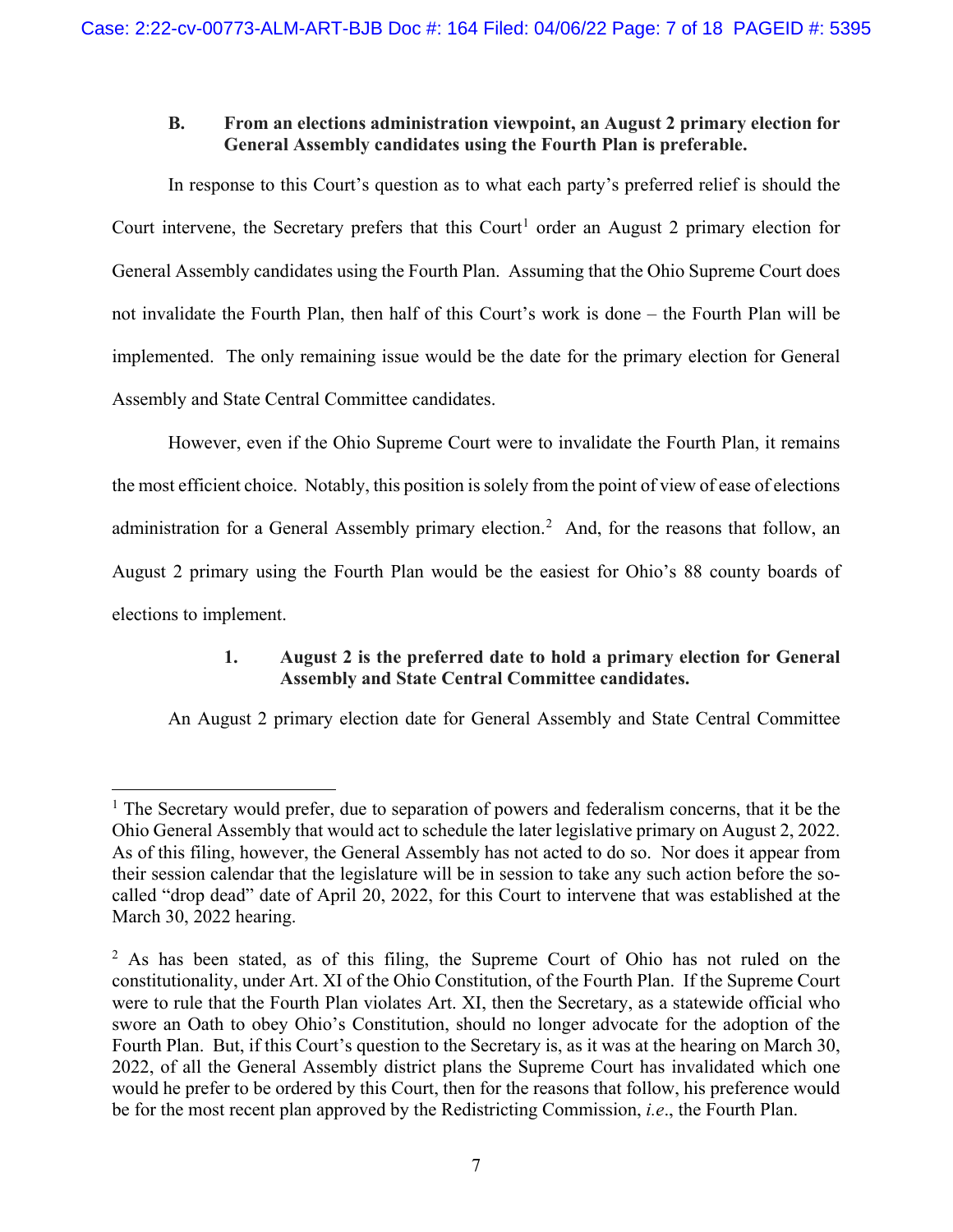candidates is preferable as it would allow for the primary election to proceed in as normal of course as it can. In even-numbered years in Ohio, primary elections take place over a 90-day period. *See* Ohio Rev. Code § 3513.05 (providing that candidates for party nomination at a primary election for offices elected in even-numbered years must file their declarations of candidacy and petitions no later than "the ninetieth day before the day of the primary election . . ."). Specifically, all of the normal time frames during that 90-day period that apply to a primary election (*e.g*. time for candidate petition filing, time for petition protests) could still be met if the primary election is held on August 2. This presumes that this Court select a district plan by April 20, 2022,<sup>[3](#page-7-0)</sup> should the state process fail to yield a final map. So, if the undisputed "drop dead" date of April 20th is met, which is the date for the adoption of a specific general assembly district plan and the Court declaring an August 2nd primary date, then an August 2nd primary would allow everything related to a primary election on that date to proceed according to the normal time frames for primaries under Ohio law.

As Deputy Assistant Secretary of State Amanda Grandjean testified, an Ohio "election calendar typically begins 90 days before an election." *Id.* at PAGEID #4253; *see also* Pl's Ex. 1, 2022 Ohio Elections Calendar. The process starts with the deadline for candidates to file their declaration of candidacy, which occurs 90 days before an election. *See* Ohio Rev. Code § 3513.05. Encompassed within this 90-day period are a number of other deadlines. *See e.g.*, *id.* (Boards of elections must certify the validity and sufficiency of partisan candidates' petitions 78 days prior to

<span id="page-7-0"></span> $3$  And whomever is the author of the plan the Court selects is able to supply the Secretary, also by April 20, with the electronic shape files, Census block assignment files, written legal descriptions of the districts, and the designations of the most populous county in each House and Senate district. These are all things needed by the county boards of election to reprogram their voter registration systems and elections management systems. If the Fourth Plan is selected by this Court, then the Secretary already has all the required information to distribute to the county boards of elections.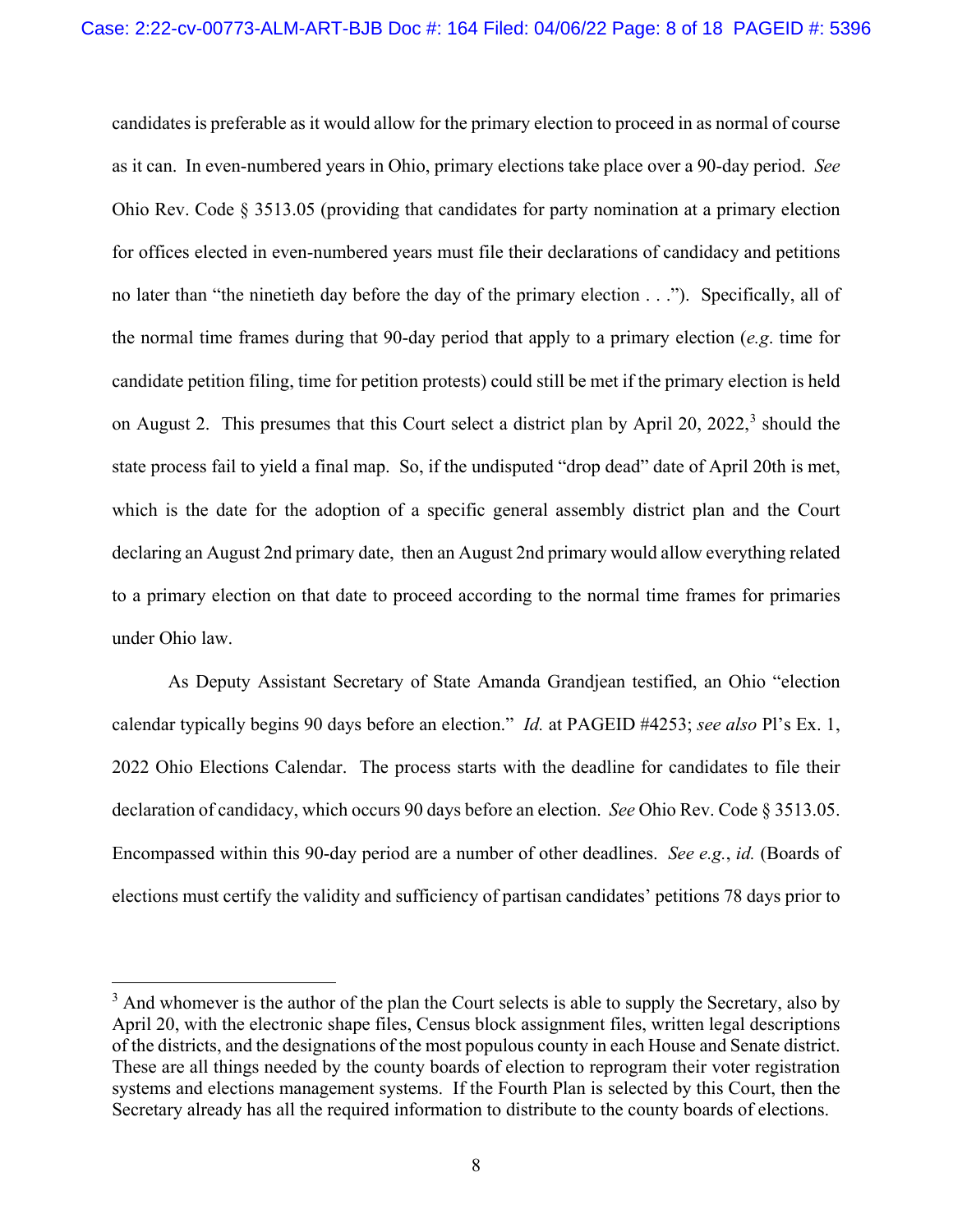the primary election; Protests against partisan candidates' petitions due 74 days prior to the election; Secretary of State must certify to boards of elections the form of official ballots for primary election 70 days prior to the primary election); *see also* Ohio Rev. Code § 3511.04 (UOCAVA absentee ballots for primary election must be ready for use 46 days prior to the primary election). Again, these are only a few examples of the many deadlines that must be met in order to conduct a primary election in "regular order."

Because of this redistricting cycle, Deputy Assistant Secretary Grandjean explained that a primary election could still be conducted using a 104-day schedule, with the extra 14 days on top of the usual 90-day primary period needed for the boards of election to reprogram their voter registration and voting equipment systems to whatever new district map is being used. PI Hrg. Tr., Doc. 150, PAGEID #4316-4317. And April 20 is 104 days before August 2. This is further illustrated by the updated 2022 Ohio Elections Calendar, which shows when the statutory deadlines would fall if the primary election for General Assembly and State Central Committee candidates were to be scheduled for August 2. *See* Ex. 1, Grandjean Affidavit, Ex. A. The 104 day schedule also gives Ohio's 88 county boards of elections enough time "to reprogram [their] voter registration systems[,]" which would take approximately 14 days. PI Hrg. Tr., Doc. 150, PAGEID #4258. In other words, any date for the General Assembly primary that is earlier than August 2 and Ohio's election calendar must be condensed, and any date later than August 2 and Ohio would run into the issue of overlapping elections, which "should be avoided at all costs." *Id.*  at PAGEID #4328.

From an elections administration standpoint, it is important to note that Ohio's statutory deadlines, as it relates to a primary election, are not defined as specific days. For example, declarations of candidacy and petitions are not due each year on a specific date. Rather, deadlines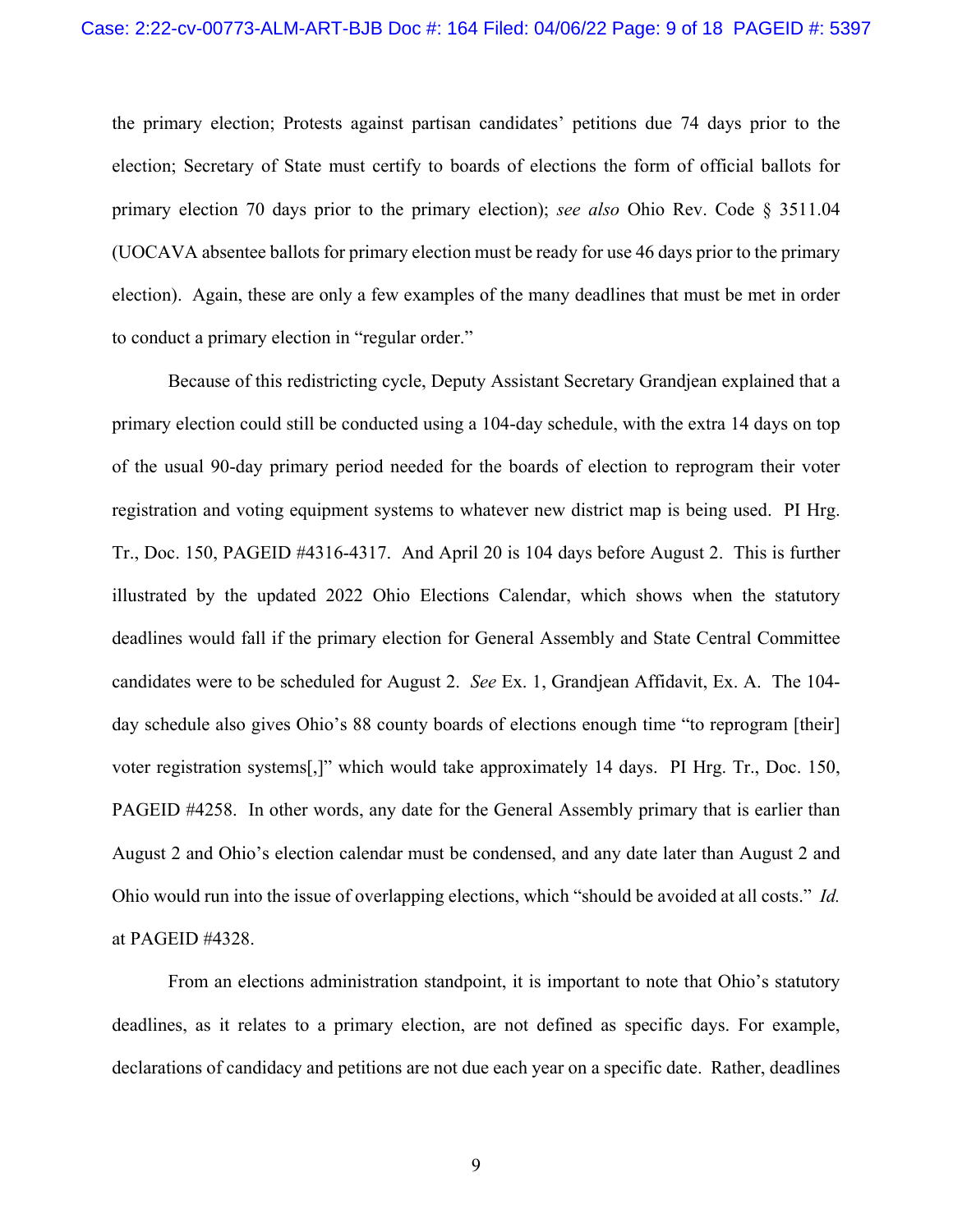are determined based on how many days from the primary election an action must be taken. *See, e.g.*, Ohio Rev. Code § 3513.05 (among others, the deadline for candidates to file their declaration of candidacy is 90 days before the primary election). The issue here, however, is that the "primary election" date is set by statute as "the first Tuesday after the first Monday in May of each year except in years in which a presidential primary election is held." Ohio Rev. Code § 3501.01(E)(1). Therefore, in order to have all the applicable deadlines *automatically* changed, for the purposes of holding a primary election on August 2 for General Assembly and State Central Committee candidates, this Court would have to order that, for the 2022 election cycle, August 2 *is* a "primary election" under Ohio Rev. Code § 3501.01(E)(1) that will occur on August 2.

Finally, if this Court were to adopt the Fourth Plan, then, in addition to setting the primary election for General Assembly and State Central Committee for August 2, this Court should further clarify that the Ohio Const. Art. XI, Sec. 9(C) ("9(C)") "clock" began to run on March 28, the date the Fourth Plan was implemented, and ends on April 27, 2022. Ohio Const. Art. XI, Sec. 9(C) states, "[n]otwithstanding any provision of this constitution or any law regarding the residence of senators and representatives, a general assembly district plan made pursuant to this section *shall allow thirty days for persons to change residence in order to be eligible for election*." (Emphasis added.) This would give a state legislative candidate until April 27 (30 days after March 28) to move into the district in which he or she intends to run, if necessary.

This 9(C) schedule is consistent with the Ohio Constitution. *See* Ohio Const., Art. XI, Sec. 9(C). Also, because the 9(C) clock would end on April 27, any issues associated with 9(C) and declaration of candidacies are likely to be minimal because the 30 days would end a full week prior to the deadline to file candidacy petitions (May 4). *See* Ex. 1, Grandjean Affidavit, Ex. A. This is important because a declaration was filed of a legislative candidate that stopped looking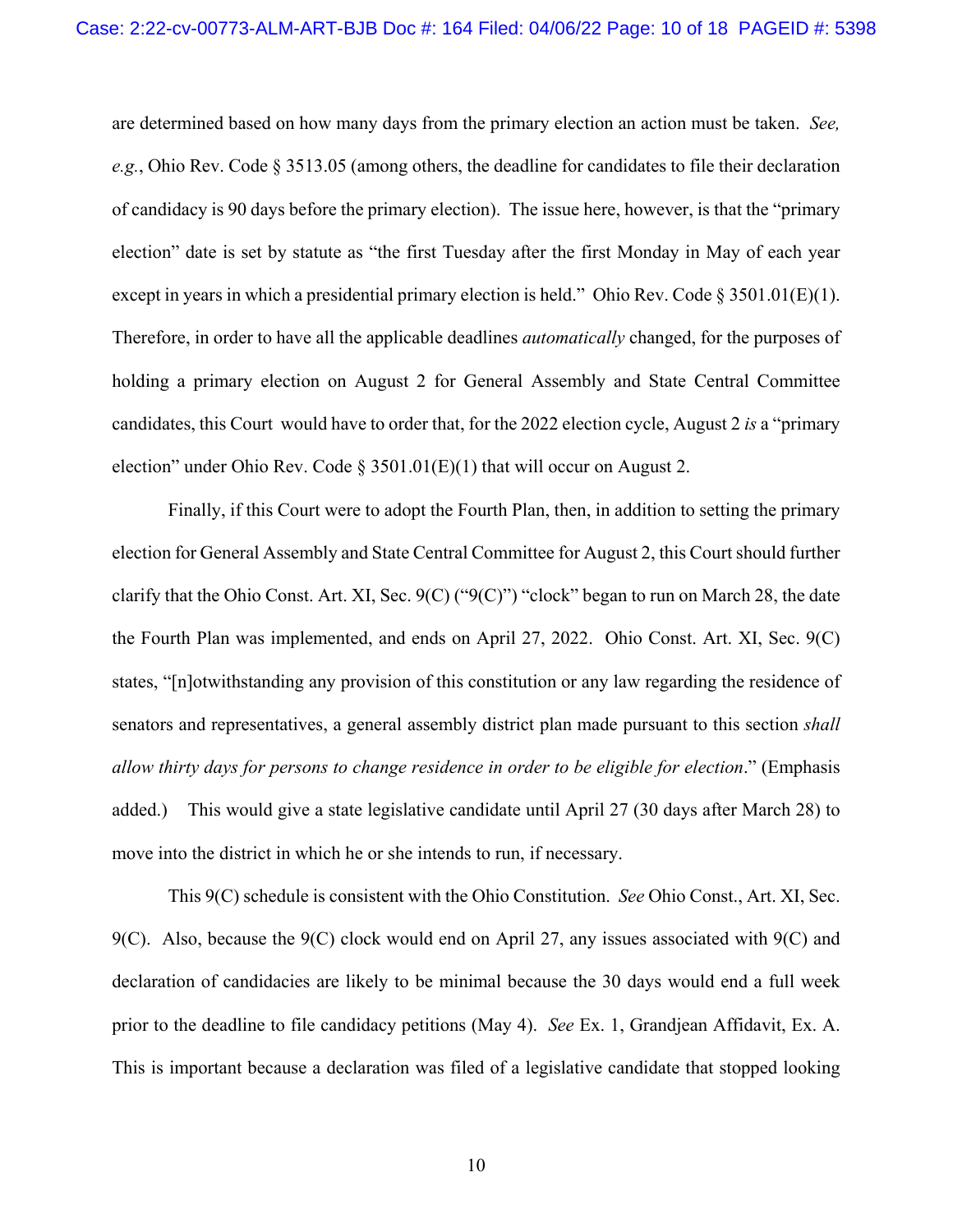for a new residence, under the Third Plan, once the Supreme Court of Ohio ruled on March 16, 2022 (i.e., 10 days before that Plan's 9C deadline would have ended on March 26, 2022) that the Third Plan violated Article XI of the Ohio Constitution. *See generally* Declaration of Rick Neal, Doc. 144-1. IF this Court were to order the use of the Fourth Plan for the 2022 General Assembly primary election even if the Supreme Court were to rule that it violates Ohio's Constitution, it is important to the proposed August 2 primary election calendar, *see* Ex. 1, Grandjean Affidavit, Ex. A, that the 9(C) period end on April 27 before the putative new candidate filing deadline of May 4, 2022.

Accordingly, an August 2 primary election for all General Assembly and State Central Committee candidates is most efficient, from an elections administration standpoint.

#### **2. The Fourth Plan is preferable given its practical benefits.**

To the extent that the Fourth Plan is invalidated by the Ohio Supreme Court, the Fourth Plan is still, from an elections administration standpoint, the most practically beneficial. Specifically, the Fourth Plan is very similar to the Third Plan, as explained by Dr. Rodden at the preliminary injunction hearing. *See* PI Hrg. Tr. at p. 4408-4409 (explaining that "99.7 percent of the voters are in the same district in the third and fourth plan."). When the Third Plan was originally passed, Secretary LaRose instructed Ohio's 88 county boards of elections to begin preparations for the May 3 primary using the Third Plan. *See generally* Pl's Ex. 9, Directive 2022- 26. And after the Ohio Supreme Court invalidated the Third Plan and when it became clear that a unified May 3 primary was impossible, Secretary LaRose instructed Ohio's 88 county boards of elections to "maintain a copy database of the ballot program file" that contained the Third Plan. *See* Pl's Ex. 14, Directive 2022-31 at p. 2.

A survey of Ohio's 88 county boards of elections conducted by the Secretary's Office revealed that 80 of 88 were able to maintain a backup in their *voter registration* systems of the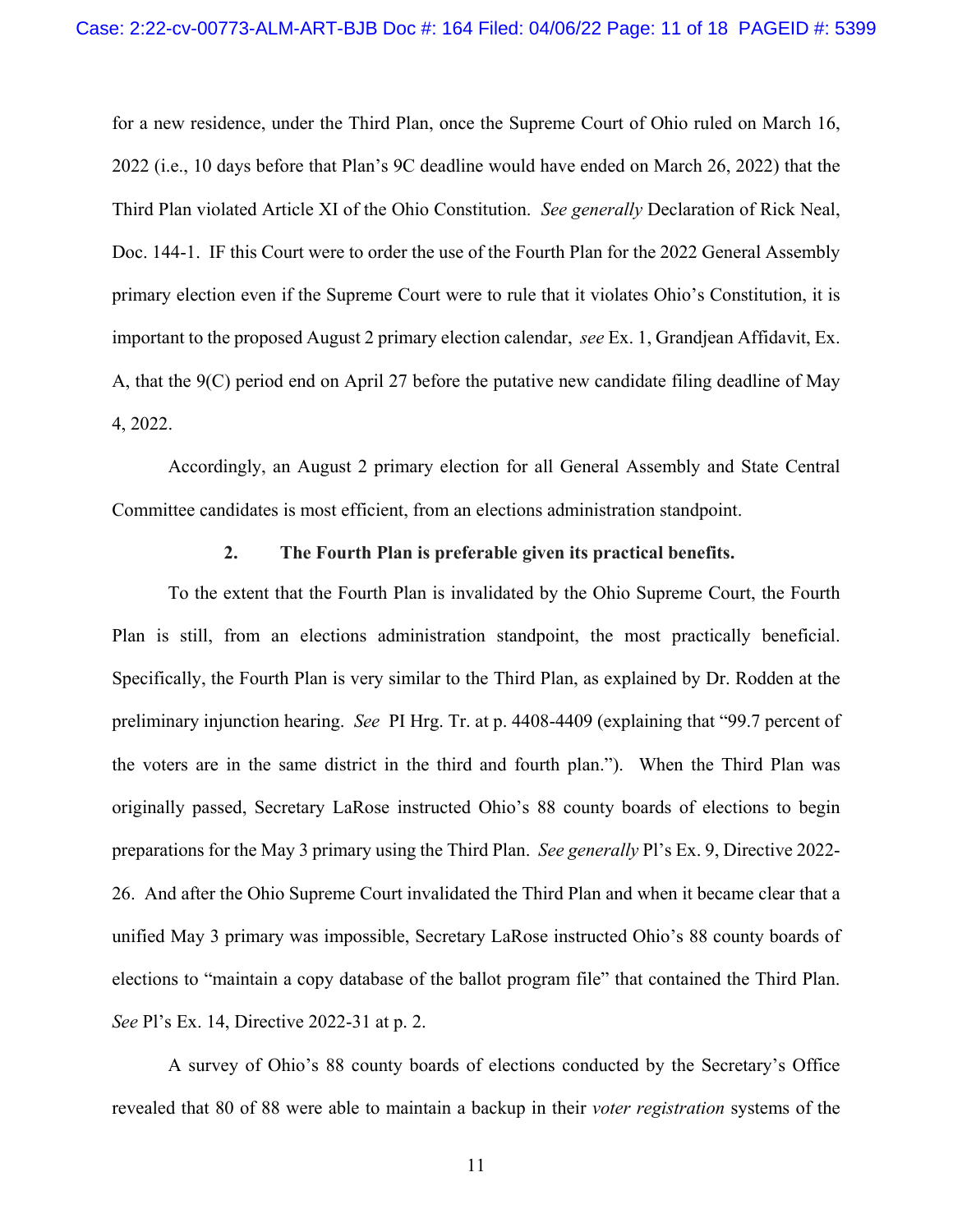Third Plan. *See* Ex. 1, Grandjean Affidavit, Ex. B. Of the 8 counties that do not have a backup of the Third Plan in their voter registration systems, half indicated that their districts were not changed by the Fourth Plan. *See id.* As for the counties' *election management* systems *(i.e*., voting and vote tabulation systems), 76 of the 88 were able to maintain a backup of Third Plan. Thus, by implementing the Fourth Plan, a similar plan to that of the Third Plan, the vast majority of the county boards of election would not have to start from scratch. Rather, they could start from a backup copy and update the Plan accordingly.

In other words, although the Fourth Plan is still a "new" map, which would require reprogramming, Dr. Rodden testified that the only changes from the Third Plan to the Fourth Plan were in Franklin and Stark (the county where Canton is) counties. *See* PI Hrg. Tr., Doc. 150, PAGEID #4408-4409. Thus, only a few counties would potentially need to "reprogram" their systems. *See* Ex. 1, Grandjean Affidavit at p. 3, ¶ 9; *id.*, Ex. B. Given the tight timeline that Ohio is working with, any help that this Court can give the county boards of elections the better.<sup>[4](#page-11-0)</sup>

Accordingly, the Fourth Plan is the most efficient, from a purely elections administration standpoint, regardless of whether it is ultimately invalidated by the Ohio Supreme Court.

# **C. Although not the Secretary's first choice, this Court is not prohibited from ordering implementation of the now-lapsed 2011 General Assembly District maps for use in Ohio's 2022 General Assembly primary election.**

The Secretary is aware of no precedent or rule that would prevent this court from ordering Ohio's 2022 General Assembly election to proceed based upon the state's 2011 District Plan while

<span id="page-11-0"></span><sup>&</sup>lt;sup>4</sup> In reading this, the Court may ponder, why not use the Third map. Again, the only reason why the Secretary suggested, from a purely elections administration standpoint, that the Third map would be preferred was *only* if this Court were inclined to order a unified May 24 primary election for all offices. *See* Affidavit of Amanda Grandjean, Doc. 113-1, PAGEID #2929. As that option is no longer possible, *see supra* at p. 5-6, the preferred option is the Fourth map.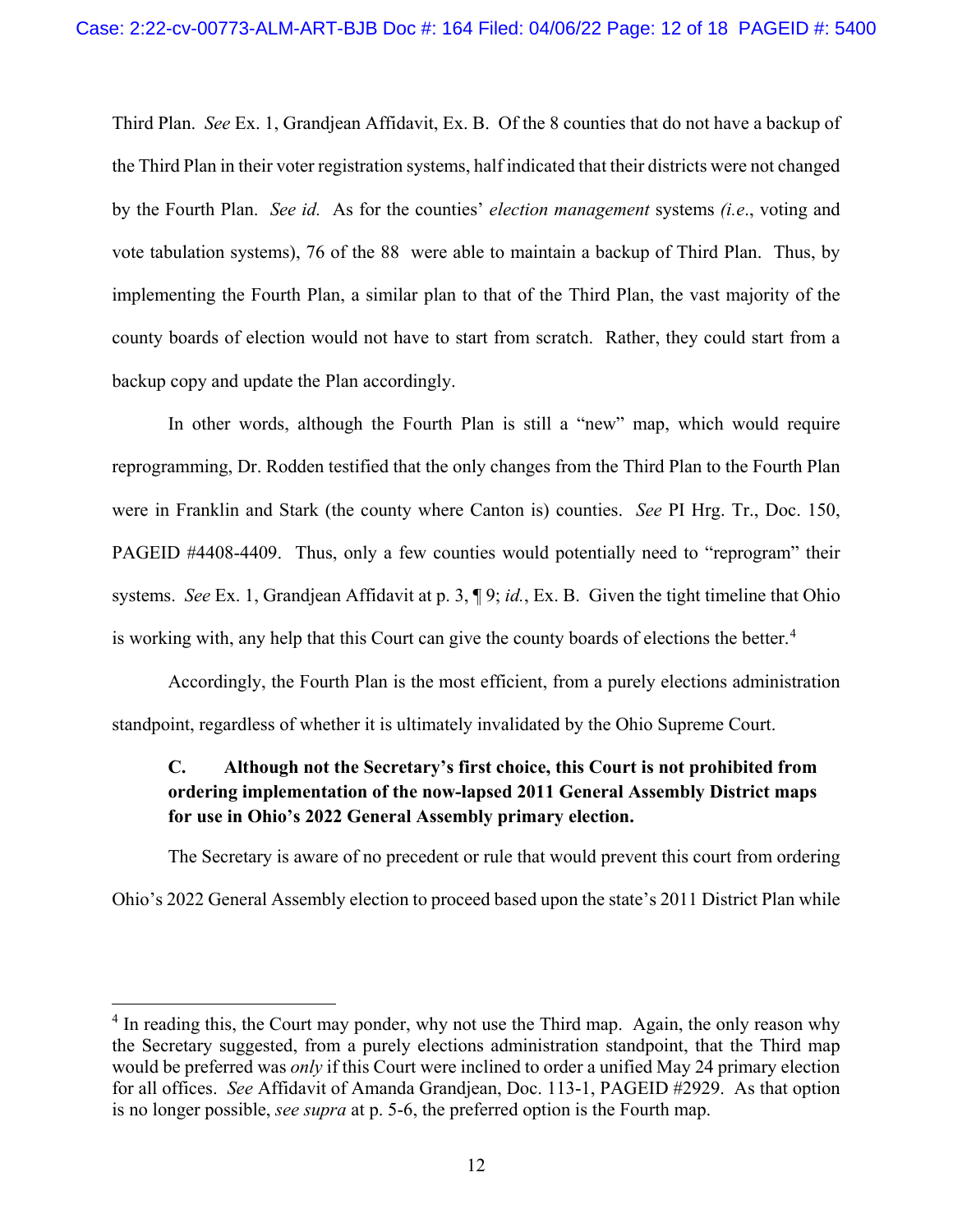accounting for any likely malapportionment issues. That does not, however, mean that such an order would be simple to implement practically or legally. First, the practical.

The Secretary does not object to the Panel ordering the use of the "current" 2011 district plan, but he assumes that the Court would order that any population malapportionment issues be addressed. But, even if this Court were to simply order the use of the 2011 districts as is without any 2020 population reapportionment, as this Panel learned from Deputy Assistant Secretary Grandjean during the preliminary injunction hearing, logistically that is not as easy for the 88 boards to do as one might think. *See* PI Hrg. Tr., Doc. 150, PAGEID #4273. Contrary to popular belief, there is no switch that can be flipped or centralized server that can be restarted that would bring the 2011 maps back online for all 88 county boards. *Id.* An order requiring use of the 2011 General Assembly districts would not be returning to baseline. It would be rebuilding 99 House and 33 Senate districts for the 88 boards of elections from the ground up. The boards of election would have to, once again, reprogram their systems. So, the "old" plan of 2011 would in effect be a "new" plan to the boards.

2021 was a year of decennial reapportionment and redistricting. *See* Ohio Const. Art. XI, Sec. 1(C) (the Ohio Redistricting Commission shall be convened in years ending in the numeral one for redistricting). 2011's General Assembly districts were to be superseded by districts based on the geographic distribution of Ohio's citizens as reflected in the 2020 decennial census. *See*  Ohio Const. Art. XI, Sec. 3(A). When the work began, neither the Secretary nor Ohio's county boards anticipated that process being derailed, nor should they have. Mostly everyone expected a process that would yield maps and districts in sufficient time for the May 3, 2022 primary election for General Assembly candidates to proceed. In most any other year, those assumptions would have been correct. But 2021's redistricting process has proven to be anything but predictable.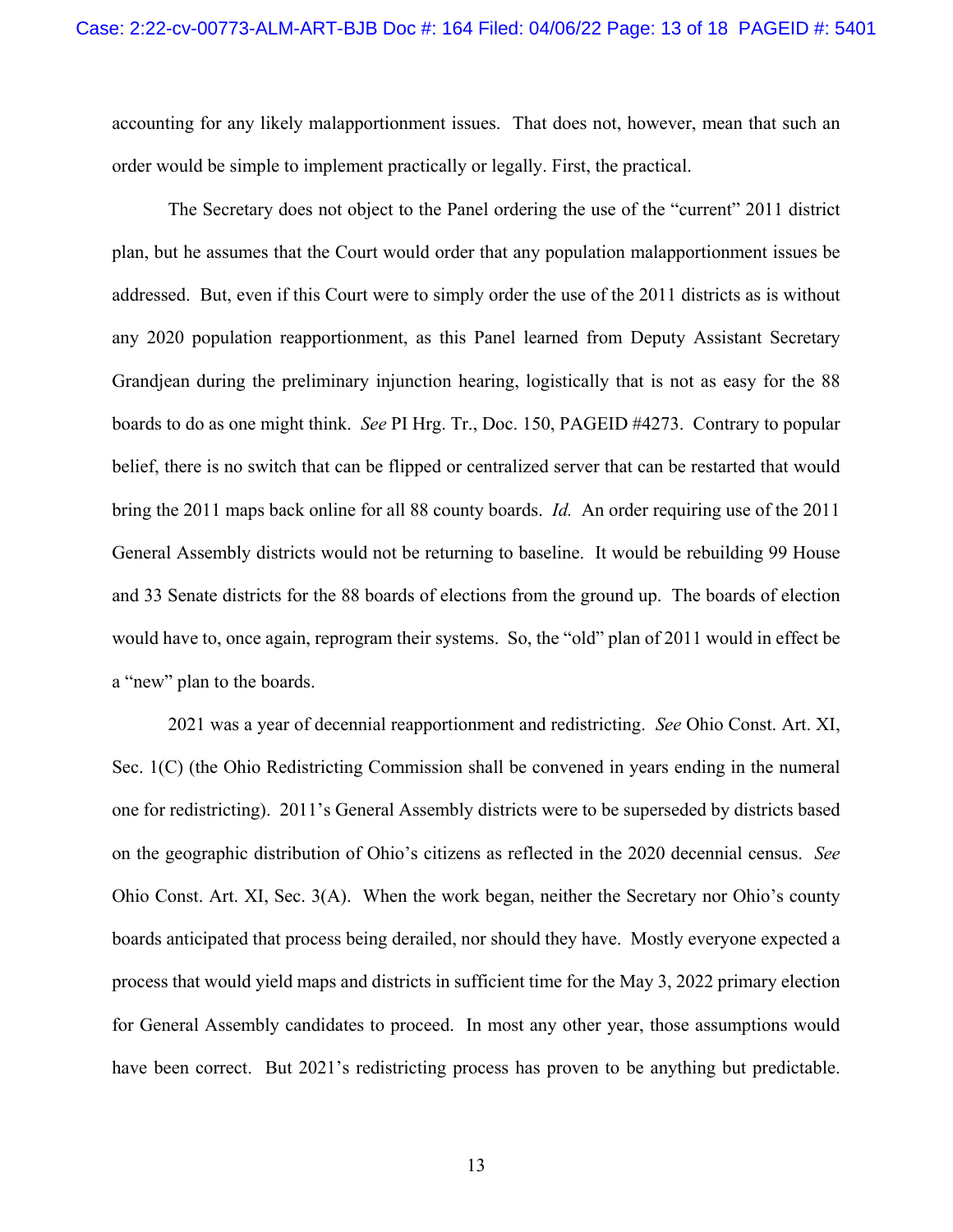Since September 16, 2021, the Secretary has instructed the county boards of election to re-program their systems three times. *See* PI Hrg. Tr., Doc. 150, PAGEID #4291; Ex. 1, Grandjean Affidavit, p. 3, ¶ 10. To put it differently, Ohio's 2011 General Assembly maps have been superseded no less than three times. *Id.*

In order to "return" Ohio to the 2011 General Assembly districts, the county boards would first need to locate or rebuild the original 2011 electronic files (shape files and Census Block Assignment Files), as well as the written district legal descriptions of each district and determine each district's most populous county in 2011. *See* Ex. 1, Grandjean Affidavit, p. 3, ¶ 10. The information contained in those files is necessary for the boards to reprogram, register and allocate voters to the correct General Assembly districts, as well as being able to verify candidate petition filings in the correct districts. *See id.* at p. 2, ¶ 8. The Secretary's office does not possess those original 2011 electronic files, if they even still exist, and recreating them is far from simple. *Id.* at p. 3, ¶ 10. Ohio's General Assembly districts are not built around or bound by county lines or municipal boundaries. Instead, General Assembly districts are created through compilations of Census Blocks. PI Hrg. Tr., Doc. 150, PAGEID #4367. This block-by-block building is the only way to ensure districts are properly apportioned. *See id.* at PAGEID #4367-4368. Without those original files, an order requiring Ohio to "return" to the 2011 General Assembly districts would present the Secretary and Ohio's county boards with a very difficult and time-consuming task. And all of this assumes no population adjustments are required to bring the 2011 General Assembly districts into compliance with Ohio and Federal law.

Ohio's General Assembly districts, as implemented by the 2011 plan, are no longer in balance. Ohio's population has shifted. Some cities and counties have grown. Others have seen their populations fall. Whether this Court can order a "return" to the 2011 General Assembly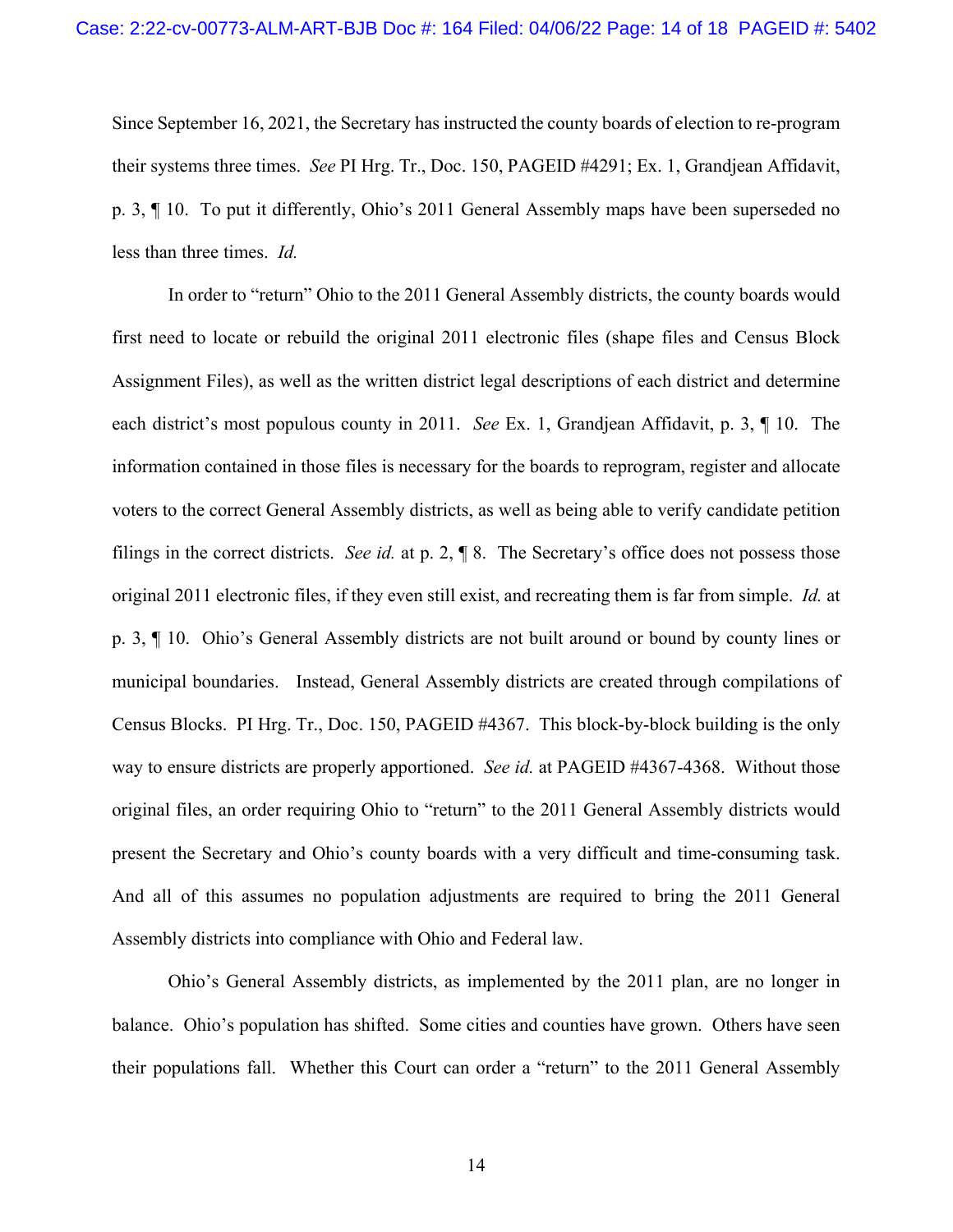district plan without also taking action to address the potential for malapportionment is an open question to which the Secretary has concerns.

In a Sixth Circuit case involving voting procedures, but not redistricting, the Court said that a consent decree could not itself violate equal protection, confirming that court orders to fix one problem cannot create another. *Northeast Ohio Coalition v. Husted*, 696 F.3d 580, 598 (6th Cir. 2012) ("we join the parties and the district court in finding that the consent decree's different treatment of similarly situated provisional ballots likely violates equal protection").

In non-binding cases from other district courts, every court to draw lines has said that they must follow all of the rules, including constitutional rules and statutes. *See Arizonans for Fair Representation v. Symington*, 828 F.Supp. 684, 687 (D.Ariz.1992); *see also Colleton County Council v. McConnell*, 201 F. Supp. 2d 618 (D.S.C. 2002). In *Symington*, the district court said, "Because of the legislative impasse, the court must adopt or draw a plan which complies with the Constitution, 42 U.S.C. sections 1971 through 1973ff-6 (hereinafter referred to as the 'Voting Rights Act'), and the neutral criteria which support the precept of good government." *Id.* In *McConnell*, the district court, when faced with a challenge specifically focused on malapportionment, commented that:

Because the constitutional wrong we remedy is the malapportionment of the existing districts, the one-person, one-vote requirement of the United States Constitution is always the paramount concern of a court-ordered remedial plan. The plan for redistricting of a state's bicameral legislature must ordinarily achieve the goal of population equality with little more than de minimis variation, whereas in the congressional redistricting process, a good-faith effort to achieve precise mathematical equality is required.

201 F. Supp. 2d at 627 (internal quotations and citations omitted).

The Supreme Court of the United States has joined the call for courts to look beyond the immediate problems presented to them when crafting relief in election-related cases. In *Wisc.*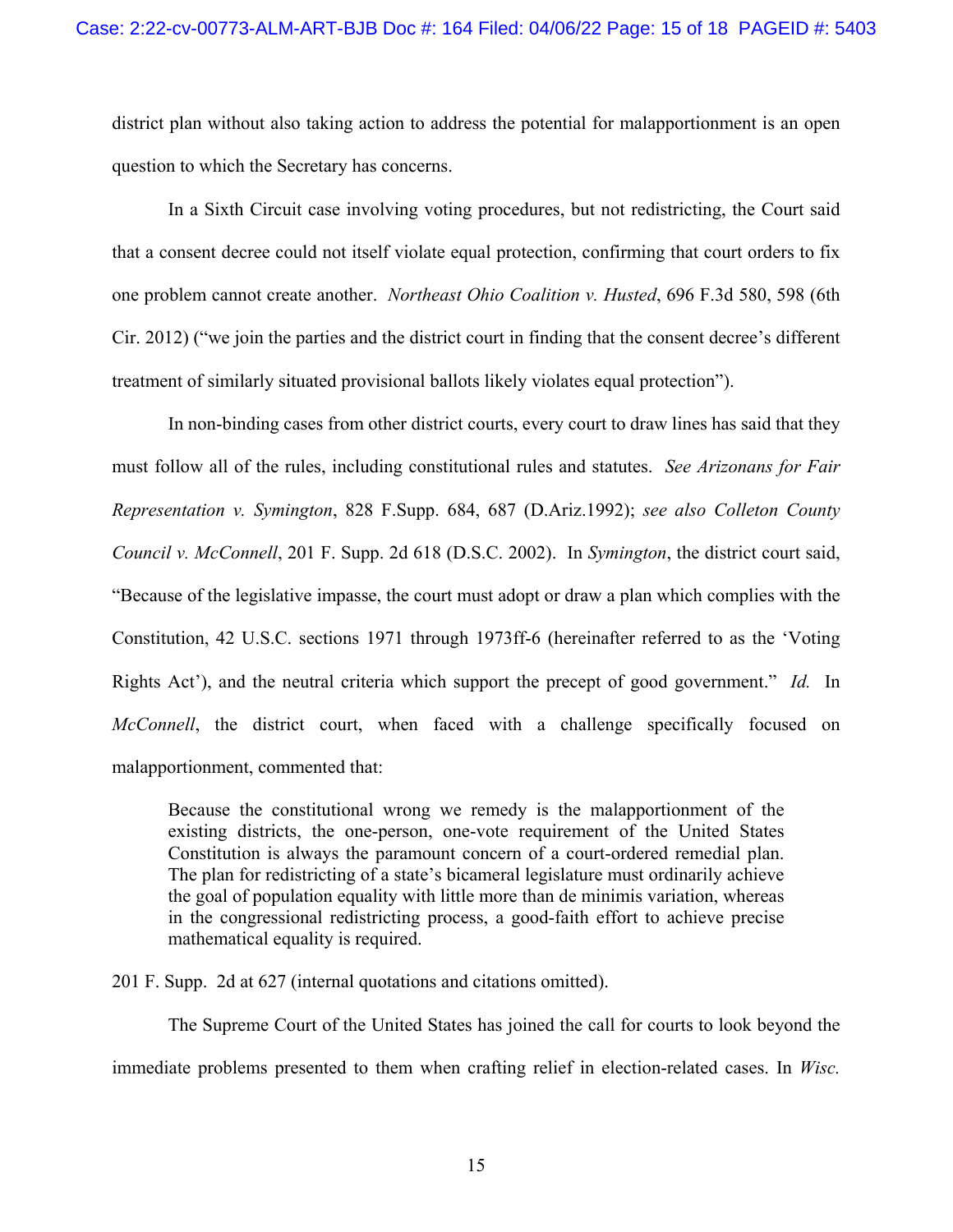*Legislature vs. Wisc. Election Comm'n*, \_\_ S.Ct. \_\_, 2022 U.S. LEXIS 1668, at \*1 (March 23, 2022), the Wisconsin Supreme Court chose state legislative lines by having the Governor, state legislature, and others submit proposals. The Wisconsin Supreme Court chose the Governor's maps. *Id.* On review, the United States Supreme Court found that those lines violated equal protection by working to create an additional majority-minority seat, based on the Governor's or Wisconsin State Court's errant belief that the Voting Rights Act ("VRA") required it. *Id.* at \*2-3. The Court did not demand perfection, but required demonstration of at least a reasonable effort to comply with Constitutional strictures. *Id.* at \*7-8. Some leeway for "reasonable mistakes" may be acceptable, "[b]ut that 'leeway' does not allow a State to adopt a racial gerrymander" that is unjustified by the VRA. *Id.* (quoting *Cooper v. Harris*, 137 S. Ct. 1455, 1472 (2017)). Clearly, a court in a remedial setting must still follow equal protection principles, including, but not limited to, one-person-one-vote. In terms of re-imposing Ohio's 2011 District Plan, correcting malapportionment between Ohio's General Assembly districts is a *must*.

Whatever path this Panel chooses, time is of the essence. Shape files and Census Block File data already exists for the Third and Fourth Plans. *See* Ex. 1, Grandjean Affidavit, p. 2, ¶ 8, n. 1. In terms of implementation by Ohio's county boards, those would be the simplest. *See supra*  at p. 11-12. Choosing a "return" to the 2011 General Assembly districts without addressing the malapportionment issues is next in terms of simplicity, but still requires expert analysis to locate, rebuild, and produce the now-lost shape files and Census Block Allocation Files. If the Panel were to re-apportion the 2011 map with the 2020 Census data, then it becomes like any other plan, previously adopted or not. Accordingly, the Secretary and Ohio's 88 county boards of elections need the new electronic shape files and census block allocation files ready and in hand *no later than April 20*, so the county boards/vendors can reprogram their voting systems in preparation for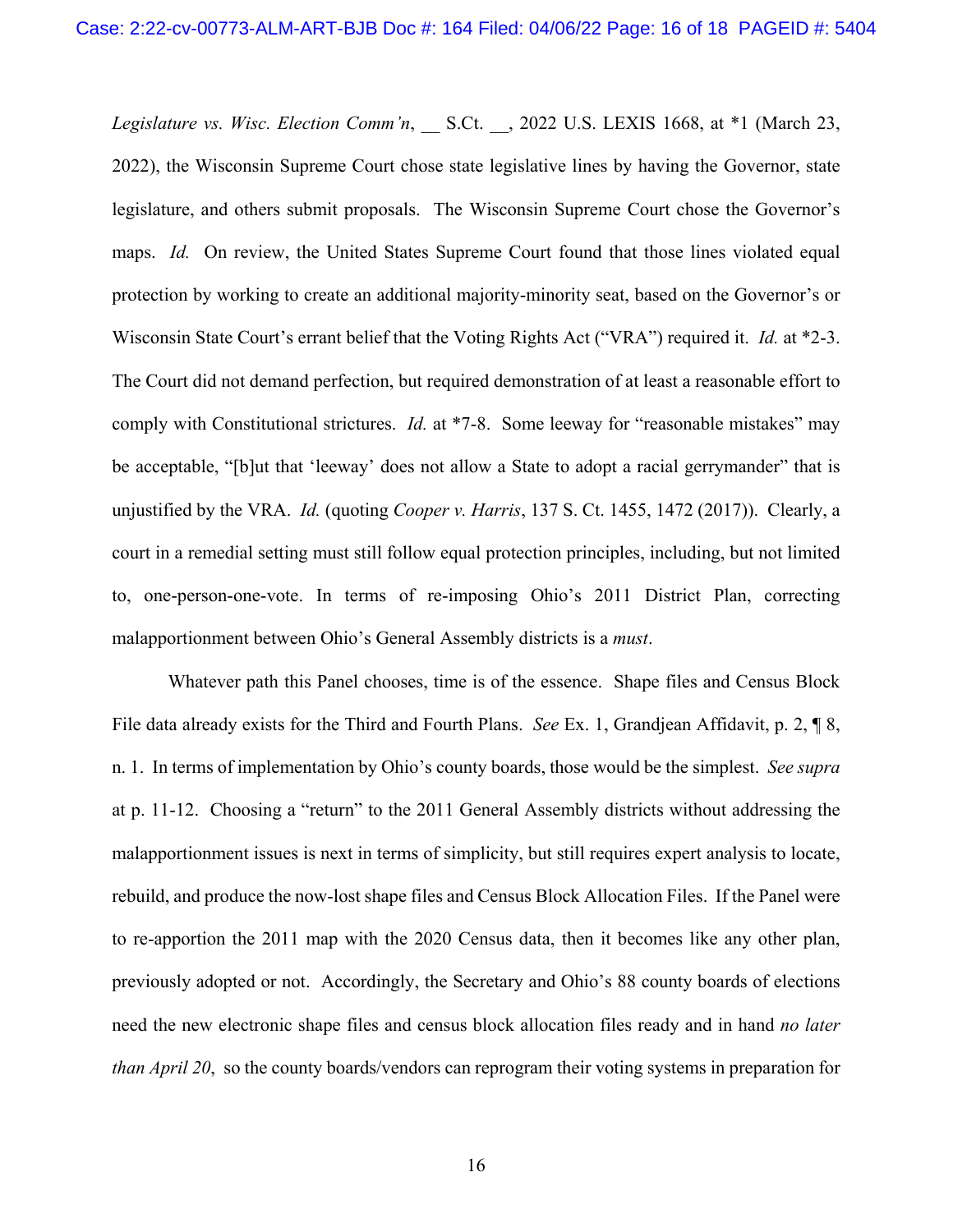an orderly General Assembly primary election to occur on whatever date this Court or the legislature may set.

## **IV. CONCLUSION**

For the foregoing reasons, Plaintiffs' Second Amended Motion for a Preliminary Injunction (Doc. 96) should be denied. Further, in answering the questions posed by this Court: (1) An August 2 primary election for General Assembly and State Central Committee candidates using the Fourth Plan is preferable along with the other findings and conclusions requested, from an elections administration standpoint; and (2) it is preferable to use the Fourth Plan as opposed to the 2011 district maps as those districts are now likely malapportioned and trying to recreate the 2011 districts would be impracticable.

Respectfully submitted,

## OHIO ATTORNEY GENERAL

*/s/ Jonathan D. Blanton* JONATHAN D. BLANTON (0070035) Deputy Attorney General JULIE M. PFEIFFER (0069762) *Counsel of Record* MICHAEL A. WALTON (0092201) ALLISON D. DANIEL (0096186) Assistant Attorneys General Constitutional Offices Section 30 E. Broad Street,  $16<sup>th</sup>$  Floor Columbus, Ohio 43215 Tel: 614-466-2872 | Fax: 614-728-7592 Julie.Pfeiffer@OhioAGO.gov Jonathan.Blanton@OhioAGO.gov Michael.Walton@OhioAGO.gov Allison.Daniel@OhioAGO.gov

*Counsel for Ohio Secretary of State Frank LaRose*